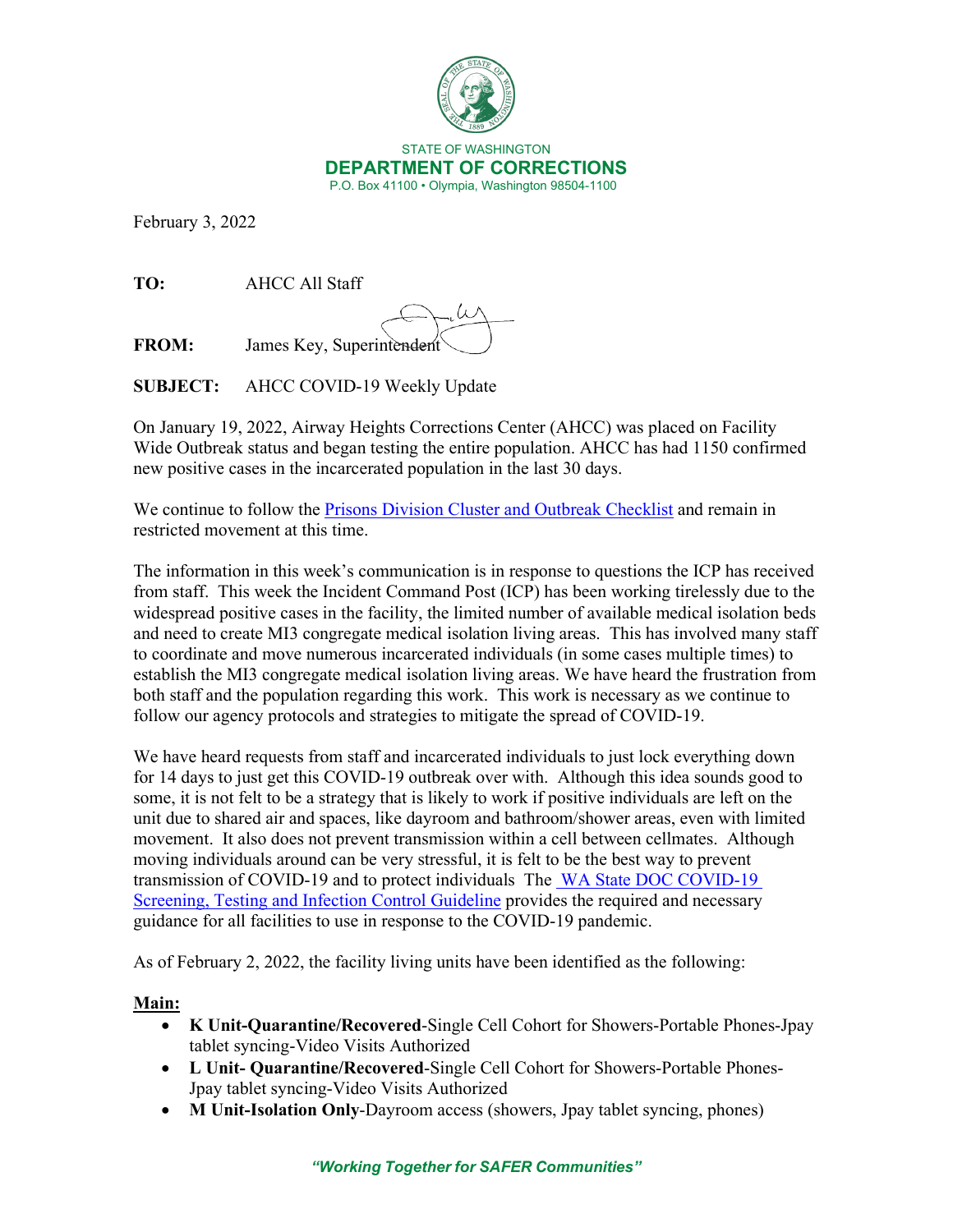AHCC COVID-19 Weekly Update February 3, 2022 Page 2

> Upper tier individuals have 45 minutes-out of cell, then 15 minutes for cleaning and sanitization of dayroom.

> Lower tier individuals have 45 minutes-out of cell, then 15 minutes for cleaning and sanitization of dayroom. (This is for staff safety to mitigate potential close contacts) Video Visits Authorized

- **N Unit-Isolation/Quarantine**-Single Cell Cohort for Showers-Portable Phones-Jpay tablet syncing-Video Visits Authorized
- **R Unit A Wing-Isolation Only**-Dayroom access, (showers, Jpay tablet syncing, phones)

Upper tier individuals have 45 minutes-out of cell, then 15 minutes for cleaning and sanitization of dayroom.

Lower tier individuals have 45 minutes-out of cell, then 15 minutes for cleaning and sanitization of dayroom. (This is for staff safety to mitigate potential close contacts) Video Visits Authorized

- **R Unit B Wing-Quarantine/Recovered**-Single Cell Cohort for Showers-Portable Phones-Jpay tablet syncing-Video Visits Authorized
- **T Unit- Quarantine/Recovered**-Single Cell Cohort for Showers-Portable Phones-Jpay tablet syncing-Video Visits Authorized
- **RCF-Isolation Only**-Hard Line phones-**No access to Video Visits at this time**
- **E-building Recreation (Gym)-Isolation Only**-Hard Line phones-Showers and Jpay table syncing in N Unit A Wing on a schedule-**No access to Video Visits at this time**

# **MSU:**

- **C4 Unit -Isolation only on E, F tiers, Quarantine on A, B, C, D & H tiers**-Single Tier Cohort-Hard Line Phones-Showers and Jpay table syncing-Video Visits Authorized
- **C5 Unit-Isolation only on E, F tier, Quarantine on A, B, C, D & H tiers**-Single Tier Cohort-Hard Line Phones-Showers and Jpay table syncing-Video Visits Authorized
- **C6 (Gym)-Isolation Only**-Hard Line phones-Showers in C6, working on an outside yard, Jpay tablet sync schedule-**No access to Video Visits at this time**

## **Incarcerated workers:**

Recovered incarcerated individuals are returning to work. Staff will be provided a daily authorized worker list from either the Jobs Coordinator or CUS Watkins.

## **Health Services:**

Continue to provide COVID-19 initial and second vaccinations and boosters to incarcerated individuals who request them. Continue to provide COVID-19 test results to the population a couple times a week on a rotating basis.

## **CI Food Services:**

Resumed providing one cold and two hot meals to the population this week.

# **Cell Searches:**

Cell searches can be conducted based on suspicion, staff should notify supervisor of the need to conduct a cell search and gain authorization prior to the search. Please remember to wear proper personal protective equipment (PPE) for the location and type of search being